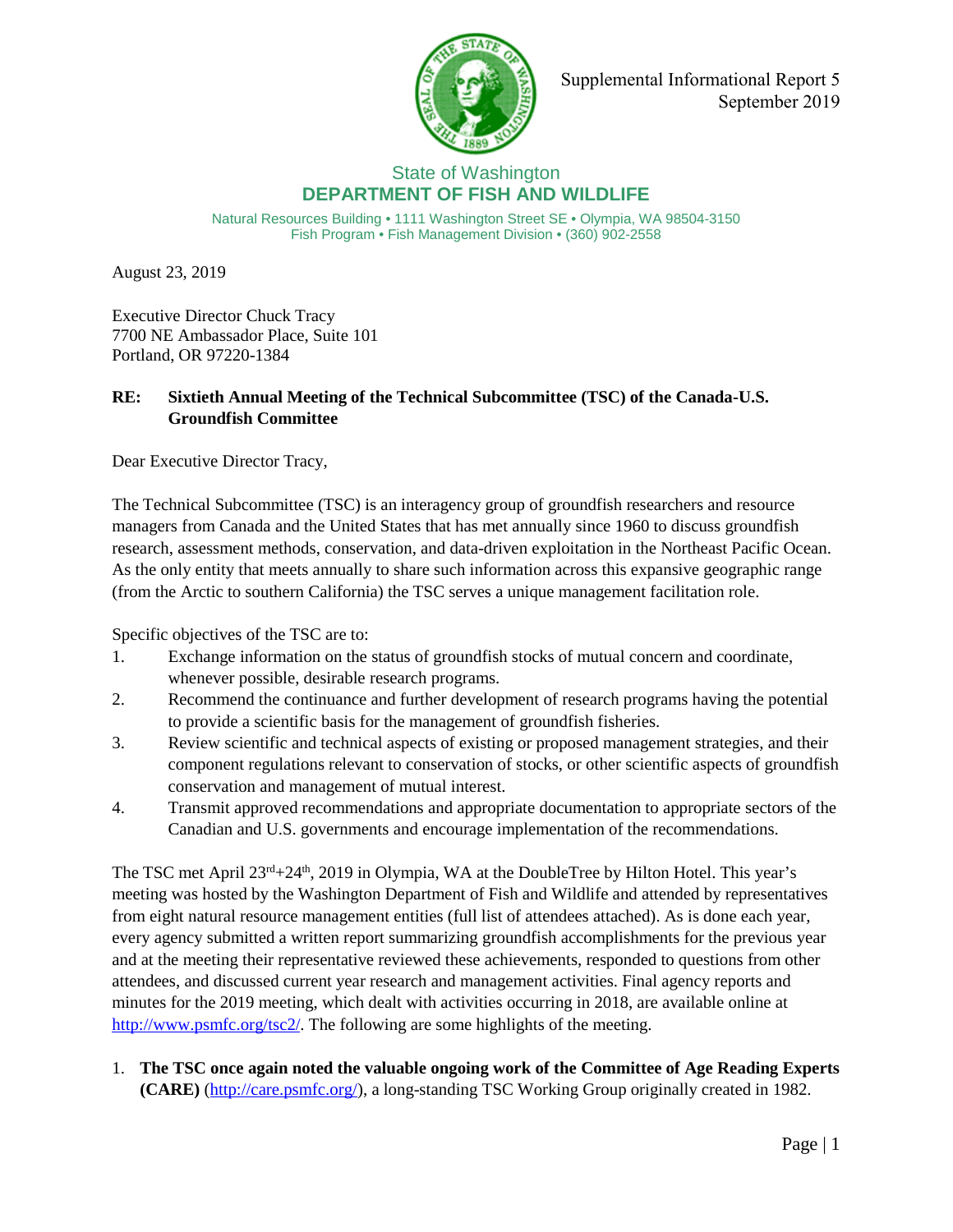The purpose of CARE is to facilitate standardization of groundfish age determination criteria and techniques among management entities along the West Coast. In 2018 member agencies of CARE engaged in 10 exchanges of age structure collections for standardization and validation purposes, with four of these exchanges focusing on ecologically and economically important Sablefish. Work also continued on documenting and rectifying inter-laboratory ageing bias for Yelloweye Rockfish greater than 30 years in age, an issue with potentially dramatic effects on stock assessments. In 2018 CARE member agencies also continued to actively pursue use of near infrared spectroscopy for aging samples, which could prove to be far less labor intensive and more cost effective than traditional techniques. Two weeks prior to the TSC meeting several CARE members attended an international symposium on the use of this research tool and a full report is expected in next year's report. CARE also made considerable improvements to their [website](http://care.psmfc.org/) in 2018, which now serves as a repository for procedural manuals, comparison reports associated with structure exchanges, and various other documents of use to age reading practitioners and resource managers.

- 2. **The TSC recognizes the critical need to share distributional and tagging data for transboundary stocks.** Sharing of data for species such as Sablefish, Black Rockfish, Lingcod, and sharks that are tagged in both countries will enhance scientific understanding of population dynamics for these species, which will improve management. In April of 2018 a coast-wide, international meeting to exchange data for Sablefish occurred, prompted by the recommendation of the TSC. While this is a wonderful start, the TSC recommends sharing data for *all* tagged species where transboundary tag interception may occur and urges agencies in both countries to enable additional data exchanges using the Sablefish sharing agreement as a template. Work to this end has been initiated for Halibut, Pacific Cod, and North Pacific Spiny Dogfish.
- 3. The annual reports produced by the TSC contain updates on dozens of ongoing monitoring programs as well as details of numerous novel scientific explorations, some of which are never published elsewhere. The reports also bring to light research gaps, identify short- and long-term assessment needs, and otherwise provide recommendations for targeted resource management activities. Being this comprehensive, however, comes at the cost of accessibility. **The TSC is actively working on new guidance for report formatting and detail level that will incorporate hyperlinks and other space-saving tools without compromising content inclusivity.** A hot-linked table of contents and index are also being explored for use in future reports.
- 4. The TSC is a long-standing committee, but only recently are researchers and managers along the West Coast becoming aware of its role and accomplishments. In addition to sponsoring symposia at the biennial Western Groundfish Conference and other regional meetings, **the TSC seeks to expand regional awareness of itself** by: 1) annually updating the [TSC Accomplishments](https://www.psmfc.org/tsc2/) document and posting it to the website; 2) encouraging TSC members to widely distribute annual reports to colleagues, and make them aware of the web repository for past reports; and 3) generally publicizing the work of the committee, and the annual reports, to academic partners including students, who are likely to find the reports fertile ground for research concepts, as noted above. Further information on the TSC, its accomplishments, and the annual reports are available at [http://www.psmfc.org/tsc2/.](http://www.psmfc.org/tsc2/)

The 61<sup>st</sup> Annual Meeting of the TSC is scheduled for April 23<sup>rd</sup>-24<sup>th</sup>, 2020 in Vancouver, BC and will be hosted by the Department of Fisheries and Oceans, Canada. We hope to see representation from all entities that conduct groundfish research and apply management strategies to these critical natural resources in the Northeast Pacific Ocean.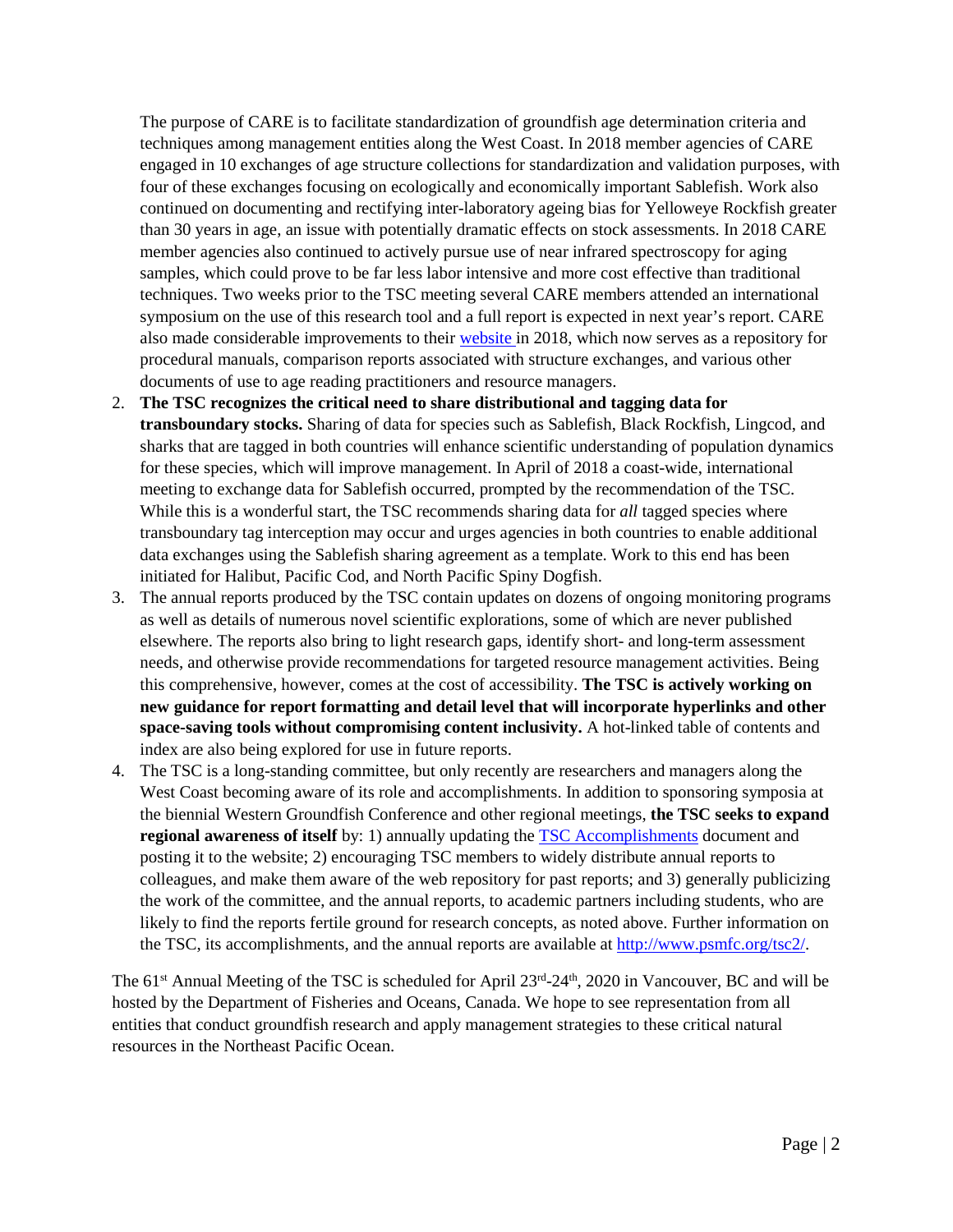The TSC would like to thank the member entities for their contributions to the annual report as well as their attendance at the annual meetings. The ongoing success of this organization is a direct result of this commitment and participation. We also thank the Pacific States Marine Fisheries Commission and Stephen Phillips for the funding and support that facilitate communication and information sharing among groundfish research and management entities on the West Coast.

Sincerely,

11

Dayv Lowry, Ph.D. Chair, Technical Subcommittee of the Canada-U.S. Groundfish Committee Washington Department of Fish and Wildlife Fish Management Division Marine Fish Science Unit

Attachment: